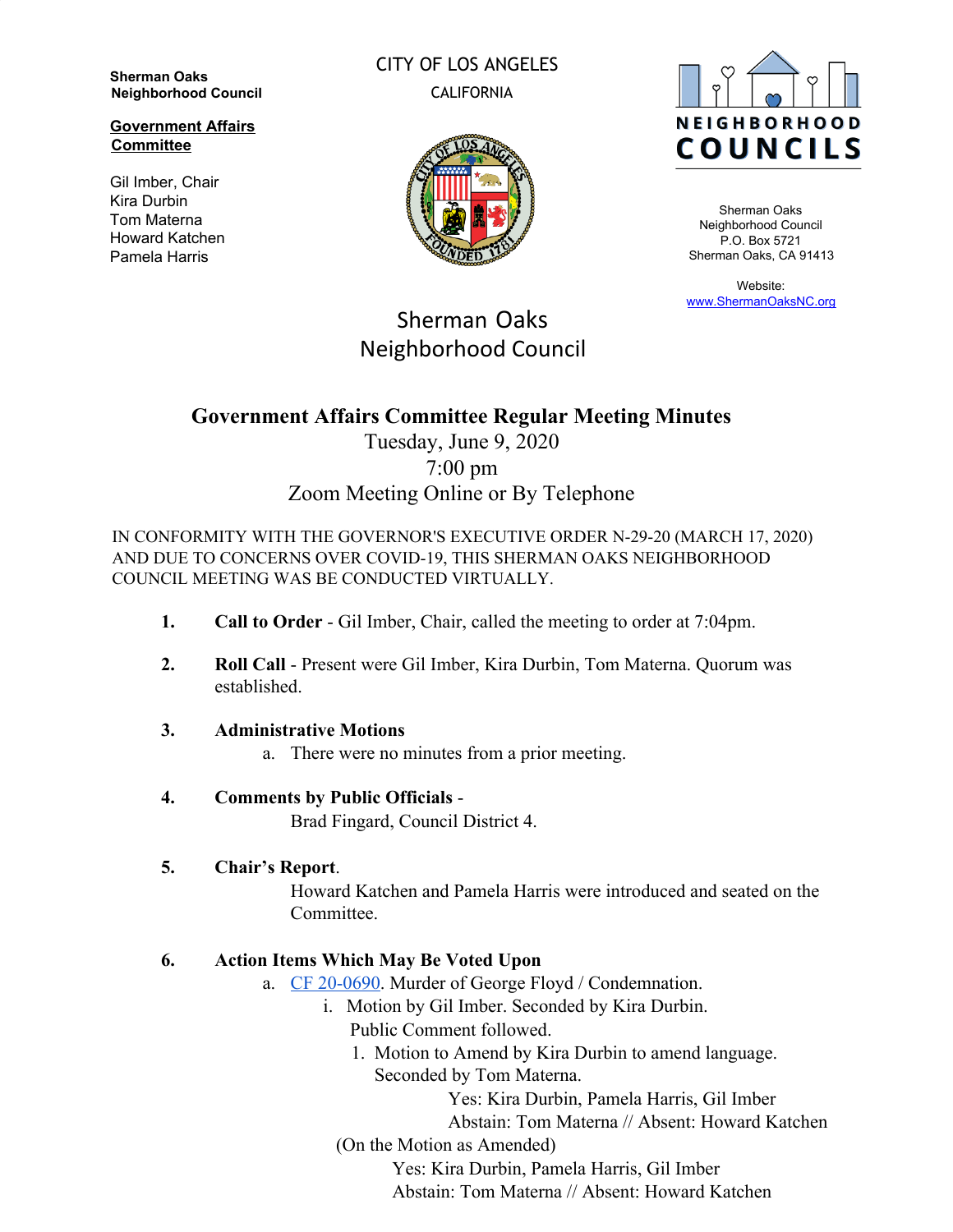Sherman Oaks Neighborhood Council Government Affairs Committee Minutes, Tuesday, June 9, 2020, 7:00 pm Page 2

*Motion as Adopted by Committee to be Presented to SONC Board (3-0):* Black Lives Matter. The Sherman Oaks Neighborhood Council (SONC) agrees with the Los Angeles City Council's proposed Resolution pertaining to the circumstances of "murder of George Floyd in Minneapolis, Minnesota on May 25, 2020," and the "national outpouring of anguish, anger and introspection on issues of race and policing, among other issues." Despite the subsequent arrests of Derek Chauvin, Thomas Lane, JA Keung, and Tou Thao in accordance with CF 20-0690, SONC nonetheless urges the City Council to adopt its Resolution in some form, and specifically the aforementioned language pertaining to "murder," "anguish, anger and introspection on issues of race and policing," and unconditional condemnation of "the murder in the strongest possible terms." SONC also implores the City Council to adopt the language, "Black Lives Matter." Be it resolved that SONC shall communicate its position through the issuance of a Community Impact Statement (CIS) on CF 20-0690 and through a letter to the Councilmember for District Four, David Ryu, who seconded the original motion CF 20-0690.

- b. [CF 20-0686](https://cityclerk.lacity.org/lacityclerkconnect/index.cfm?fa=ccfi.viewrecord&cfnumber=20-0686). George Floyd / After-Action Report / Los Angeles Police Department (LAPD) Actions / Civil Unrest / May 29, 2020.
	- i. Motion by Tom Materna. Seconded by Pamela Harris. Public comment & discussion followed. Yes: Kira Durbin, Tom Materna, Pamela Harris, Gil Imber Absent: Howard Katchen

*Motion as Adopted by Committee to be Presented to SONC Board (4-0)*: The Sherman Oaks Neighborhood Council (SONC) supports the City Council's motion that the Chief of Police report with an after-action report of the events leading up to and the Police Department's actions during the period of civil unrest that began on May 29, 2020 in response to the killing of George Floyd. Be it resolved that SONC shall communicate its position through the issuance of a Community Impact Statement (CIS) on CF 20-0686 and through a letter to the Councilmember for District Four, David Ryu.

#### **7. Additional Items for Discussion**

- a. Overview of Government Affairs Committee, purpose, membership. Discussion followed.
- b. [CF 20-0608](http://clkrep.lacity.org/onlinedocs/2020/20-0608_mot_05-19-2020.pdf). Office of Anti-Corruption and Transparency / Independent Auditors and Investigators / Land Use Approval Oversight and Monitoring / Quid Pro Quo Activity. Discussion followed.
- c. Possible agenda items for next meeting. Next meeting of SONC Government Affairs: Tues, June 30.

#### **8. Public Comments on Non-Agenda Items Within the Committee's Jurisdiction**

**9. Adjournment** - Meeting was adjourned by general consent at 8:36pm.

\*All action items in **6.** contain a hyperlink to the source legislation under consideration by this Committee.